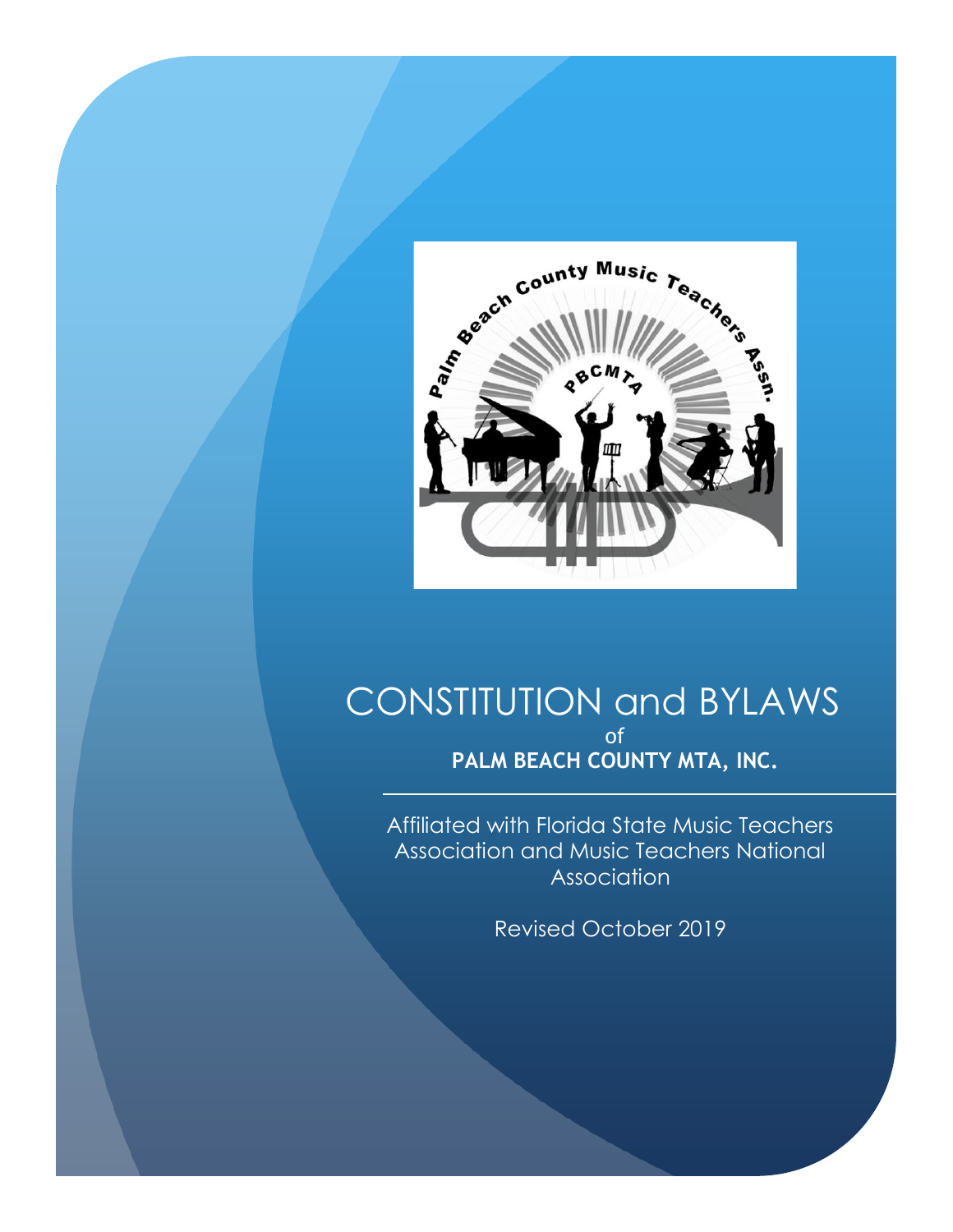# **CONSTITUTION**

### $ARTICIFI - NAME$

The name of this Association shall be the PALM BEACH **COUNTY** MTA, INC. ("Association")

ARTICLE II – OBJECT

The object of this Association shall be: (a) to create and maintain a high standard of music teaching;

(b) to promote music culture in the

community;

(c) to sponsor public student musicales for all qualified students of teachers of good standing in the Association;

(d) to sponsor meetings for study, discussion, and evaluation;

(e) to cultivate fraternal relations among the members of the pro-fession;

(f) to provide financial assistance to talented pupils;

(g) to pledge its members to live up to the Code of Ethics.

ARTICLE III – MEMBERSHIP

Section 1. Membership classifications in the

Association shall be: ACTIVE, STUDENT, HONORARY LIFE, and FRIENDS.

Section 2. Membership qualifications, privileges and dues shall be defined in the Bylaws of the Association.

ARTICLE IV – NON-PROFIT **STATUS** 

This Corporation has not been formed for pecuniary profit or financial aain.

ARTICLE V – OFFICERS

#### Section 1.

The officers of the Association shall be President, First and Second Vice Presidents, Recording Secretary, Corresponding Secretary, and Treasurer. A Parliamentarian may be appointed at the President's discretion. The authority and duties of each officer shall be defined by the Bylaws.

### Section 2.

Officers shall serve from the adjournment of the May meeting, at which they are installed, until the adjournment of the May meeting two years hence.

#### Section 3.

No member, except the Treasurer, shall be eligible for the same office for more than two consecutive terms, but may be re-elected to that office after a lapse of two years.

#### Section 4.

Election or appointment to an unexpired term shall not disqualify an officer from serving a full term in the same office without a lapse of time.

### Section 5.

All elected officers must have been a member of the Association at least one year. Any member who transfers here from another MTNA-related District or State organi-zation is also eligible to hold office, provided he/she had been a member of the former Association for one year.

#### Section 6.

An incoming President shall be selected from the present group of duly elected officers or from any past member of the Executive Board.

### ARTICLE VI – EXECUTIVE BOARD

Section 1.

The Executive Board shall consist of the duly elected officers and the Directors.

### Section 2.

The Directors shall consist of the past Presidents in the Association. Immediately upon the completion of their term of office, they shall become Directors for life or for as long as they continue membership of the Association.

#### Section 3.

The Executive Board shall transact the general business of the Association subject to its approval, shall be responsible for the management and control of its funds, and shall be empowered to appoint vacancies on the Executive Board.

### ARTICLE VII – ELECTION OF **OFFICERS**

#### Section 1.

A Nominating Committee Chairperson shall be appointed by the President no later than February of the election year. Two additional members of the committee shall be appointed by the Chairperson.

### Section 2.

A report of the Nominating Committee shall be made no later than the April meeting of the election year, at which time further nominations may be made from the floor, providing consent of the nominees has been obtained. Election of officers shall follow immediately. Should there be more than one candidate for any office, vote shall be by ballot.

#### Section 3.

A majority of votes cast by members present, and eligible to vote, shall be necessary to elect.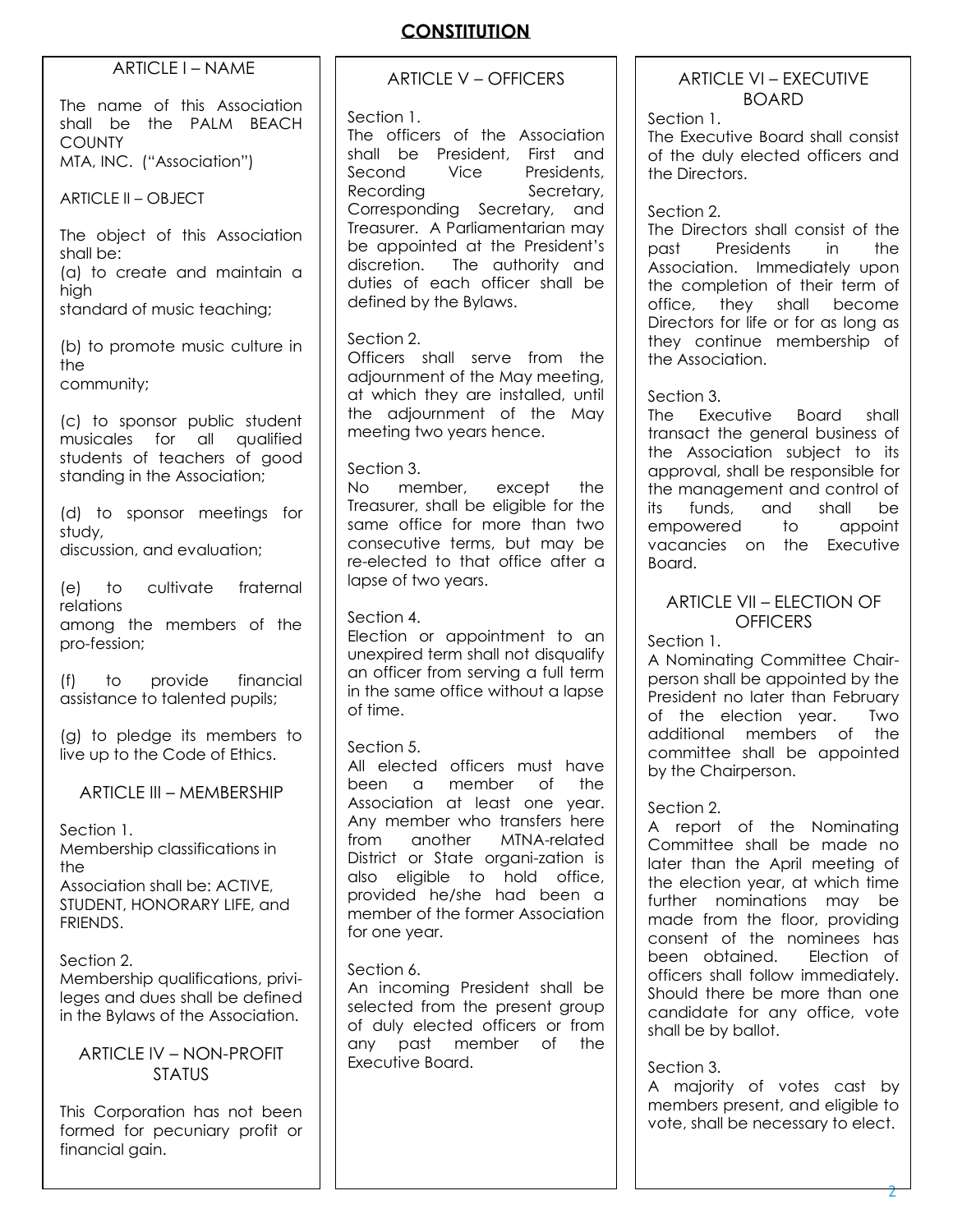# ARTICLE VIII – MEETINGS

Section 1.

Regular meetings of the Association shall be determined by the Exec-utive Board.

#### Section 2.

Special meetings of the Association may be called by the President at the order of the Executive Board, or upon the request of five voting members.

#### Section 3.

Time and place of meetings shall be determined by the Executive Board, with the approval of the majority of the members.

#### Section 4.

Meetings of the Executive Board may be called at the discretion of the President.

#### Section 5.

At all business meetings the voting shall be by viva voce unless special circumstances require ballot voting. (See "Election of Officers") Proxies shall not be permissible.

### ARTICLE IX – QUORUM

Section 1.

Four members shall constitute a quorum of the Executive Board.

Section 2. One-fourth of the Active members shall constitute a quorum of the Association.

### ARTICLE X – DISPOSITION OF FUNDS

Section 1. In the event of the dissolution of this Association, any funds remaining in its possession after payment of all liabilities, shall be donated, at the discretion of the members present and voting at the time of such dissolution, as music scholarships to a music school such as, but not limited to, the Music Department of the Palm Beach State College, and/or to a musicians retirement home.

#### Section 2.

No funds shall revert to the benefit of any individual member of the Palm Beach County M T A, Inc.

# ARTICLE XI – AMENDMENTS

#### Section 1.

The Constitution may be amended at any general meeting of the Association, if previously approved by the Executive Board or pre-sented by not less than five Active members outside of the Executive Board. Written notice of the proposed Amendment(s) shall be submitted to the membership.

#### Section 2.

A two-thirds voted of the Active members present and voting shall be necessary for the adoption of an Amendment.

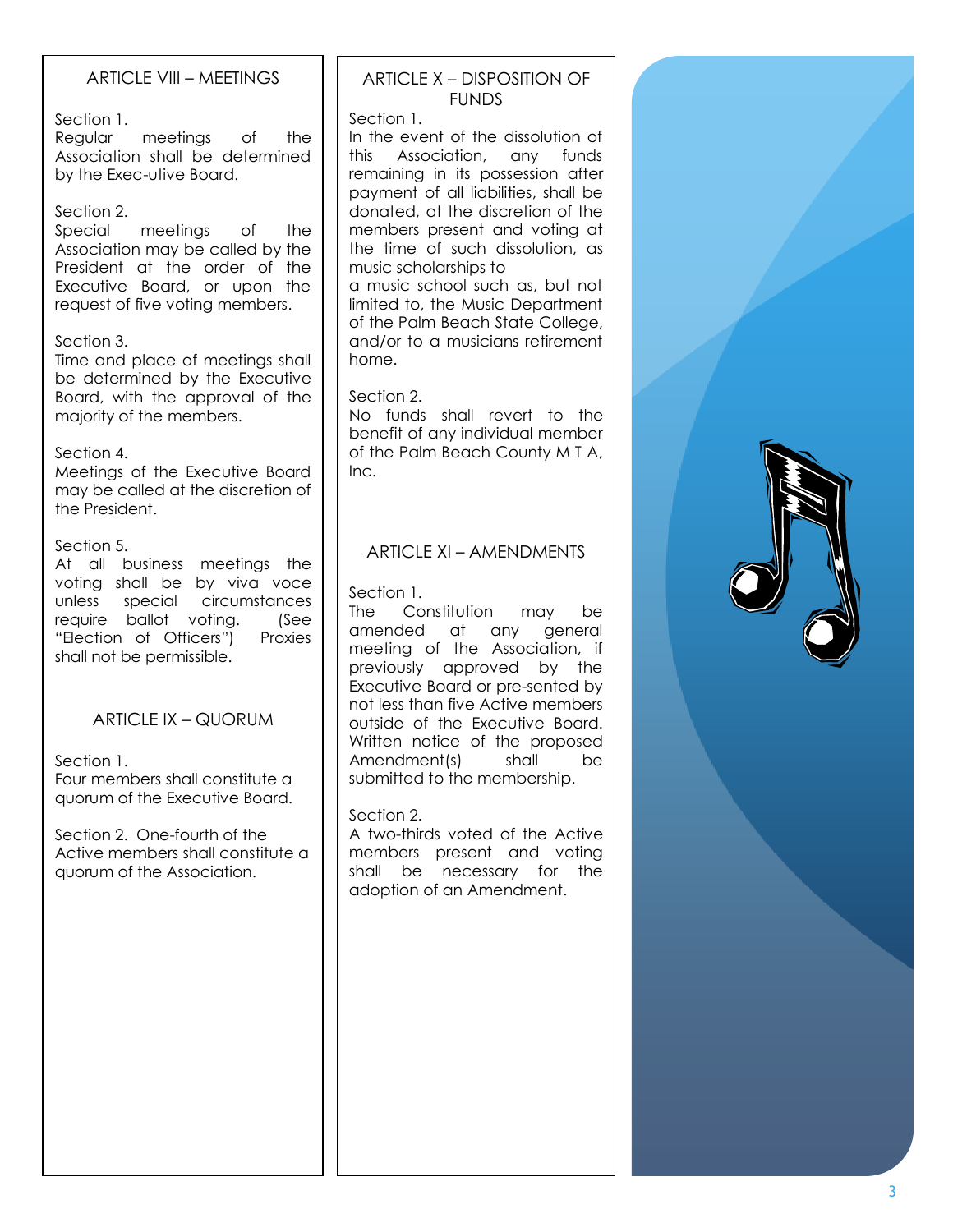# **BYLAWS**

# ARTICLE 1 – MEMBERSHIP, PROCEDURES, QUALIFICATIONS AND PRIVILEGES

Section 1.

(a) **Active Membership** shall be open upon application to any professional teacher in any field of music, provided the applicant's qualifications meet the standards of the Association. Such membership shall provide for the privileges of participation in all activities of the Association, including the right to vote, to hold office, and to present pupils in the Student Musicales and the Scholarship Competitions.

(b) Membership applications for Active Division shall be endorsed by the Membership Committee consist-ing of three Active members.

(c) Any Active member joining the Association after January 1, 1974, and who has not previously been an Active member shall also be required to secure Active member-ship with Florida State Music Teachers Association (FSMTA) and Music Teachers National Associa-tion (MTNA) along with application to Palm Beach County M T A, Inc.

Section 2.

(a) **Student membership** shall be open to any college music major through age twenty-six (26). A qualified Student member age twenty-seven (27) or older may continue to be a Student member for duration of study up to four (4) years. Teachers who have held full membership in FSMTA and MTNA may not be Student members.

(b) Student members do not have the right to vote or hold office in the

Association or in FSMTA, but a student member in good standing may prepare students for District Student Day under the supervision of a teacher holding Active member-ship in FSMTA.

(c) Other qualifications and privile- ges enumerated in FSMTA Bylaws, Article V, Section 3, also apply to Student members of the Association.

### Section 3.

Honorary Life Membership may be conferred by the Association, upon recommendation of the Executive Board, on any Active member who has outstandingly served the Association or anyone who having been an Active member has attained the age of 80 years, whether or not that member con-tinues actively teaching.

### Section 4.

Friends Membership shall be open to those who are not professionally engaged in teaching music, but who wish to support the program of the Association. This division shall provide all the privileges of Active membership except the right to vote and to hold office. No one actively engaged in teaching music in Palm Beach County shall be admitted as a Friend. No application blank is necessary for this division.

ARTICLE II – DUES

Section 1.

The fiscal year shall be from July 1 through June 30.

### Section 2.

Annual dues for Active members shall be \$20.00. State, National and Association dues are payable May 1 through MTNA and delinquent August 1. See Article VI of FSMTA Bylaws.

### Section 3.

Annual dues for Student members shall be \$5.00, payable May 1 through MTNA, and delinquent August 1.

# Section 4.

Honorary Life members shall not be required to pay dues to the local Association.

# Section 5.

Annual dues for Friends shall be \$15.00 payable May 1 and delinquent August 1.

# Section 6.

New members accepted on or after May 1 shall be credited with annual dues for the ensuing fiscal year. New members accepted after January 1 shall be credited

with half the cost of annual dues.

# Section 7.

A member in good standing may resign in writing to the Vice-President for Membership, and later may be re-admitted, subject

to



4